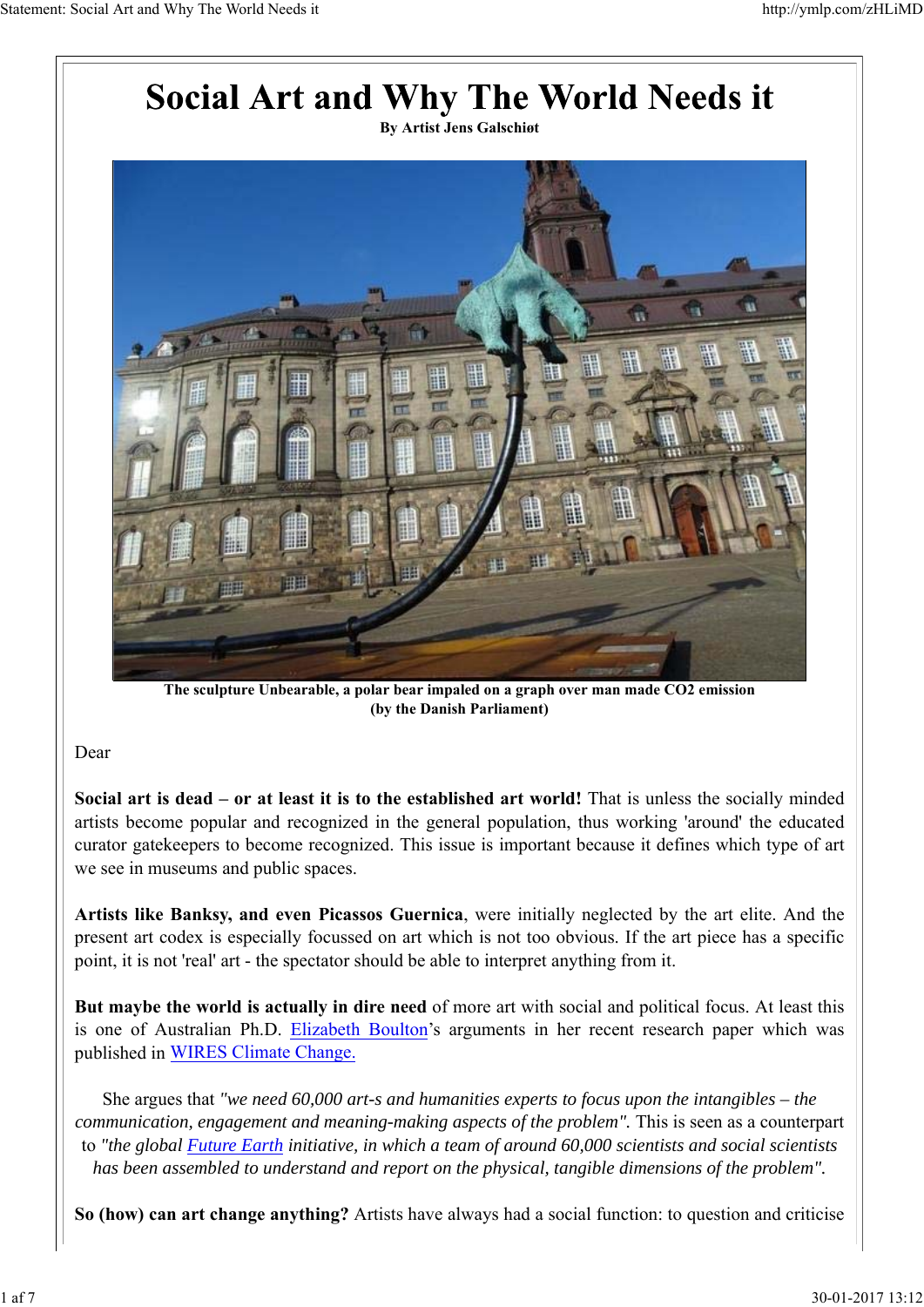the ruling class and comment on the general perceptions of the social situations. If anything, it is needed more than ever in the present day, where media, pictures, info-overload and complicated geo politics are a constant part of our lives. In today's globalized and media dominated world, art has become even more important as a communication tool.

**An art piece can say more than a thousand words**. In a simple glimpse it can challenge old – and create new - understanding of complex situations. Art goes deep into ones consciousness leaving an image in the mind of the beholder.

**Medias can use art** pieces to tell an interesting and complicated story in an easy and visual way. Take, for instance, the concert by the world famous pianist Ludovico Einaudi, which was performed in the Arctic on a floating and melting piece of ice. The concert was arranged by Greenpeace and has been seen by millions on youtube and boosted the climate change debate.

**One might ask if it is not for our politicians stop global climate change**? Well it sure hasn't happened yet. Last year a Scandinavian professor analysed why the population isn't more scared and doesn't protest about the upcoming climate catastrophe, which will shape our future. It turns out, he says, that what we experience is a downward spiral: The population can't imagine that the climate is actually collapsing, and will vote for the politicians who 'allow' us to consume and live the best way possible. Thus we prefer to elect and listen to the politicians who talk as if the climate is (relatively) under control, and the media quotes these politicians as well.

#### Here is a better quote:

*Art can no longer be art today if it does not reach into the heart of our present culture and work transformatively within it that is, an art which cannot mould society — and through this naturally operate upon the core questions of our society — is not art. Joseph Beuys*

**During COP21-climate conference in Paris** I made a sculpture called Unbearable. It depicts a polar bear, impaled on a 5 meter tall graph depicting human CO2 emission. My hope is that people will see it and next time they hear the word 'climate change' a picture of an impaled polar bear on a climate graph will appear in their memory.

**There are indications that art with social and political focus is on the rise**. At Copenhagen Business School a network called Sacre has seen the light of day. It focuses on making new relations between art, culture and science. The before mentioned PhD report and discussion that followed is another. In December I was invited to speak at Sorbonne University in Paris, for a group of Arctic-scientist. Their problem was how to increase the public and media interest for their scientific discoveries. The same scientists are now planning to exhibit the impaled polar bear in Greenland, Iceland and Northern Norway in order to point out how critical the situation is.

**Art can be used to visualize science.** To make boring reports and suited peoples' talks edible and interesting for the public without diluting the complicating and worrying points. It can create new angles on how one sees the world. I think artists have a certain responsibility to use this force to help shape the world into a better one.

**On August 25th-27th, 2016 a grand cultural summit in Nykøbing Mors,** Denmark takes place. It is a new centre stage for discussing arts and culture and I have been invited to a debate on the role of the artist in our society. Hopefully this summit will be yet a small step on the way for a revival of social art.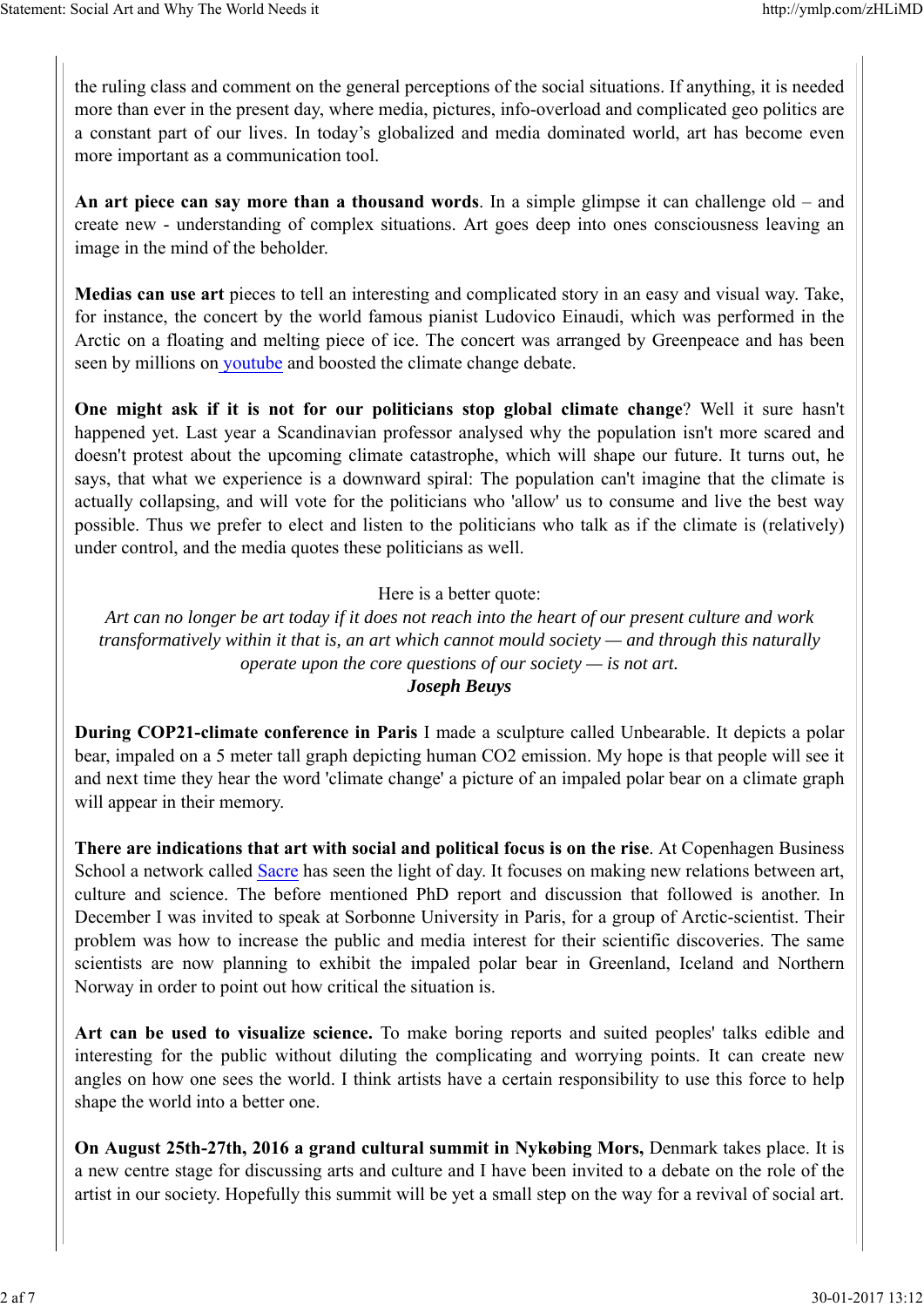*Best Regards Jens Galschiøt – Artist, and chair in the NGO 'Art In Defence Of Humanism' (AIDOH)*



**Joseph Beuys**, artist (1921 – 1986) describes the idea of social sculpture as a gesamtkunstwerk, for which he claimed a creative, participatory role in shaping society and politics.



**In the Name of God.** - About Catholic influence against contraception and sexual education in 3rd world countries.



 **Freedom To Pollute.** 6 meter tall response to western consumption.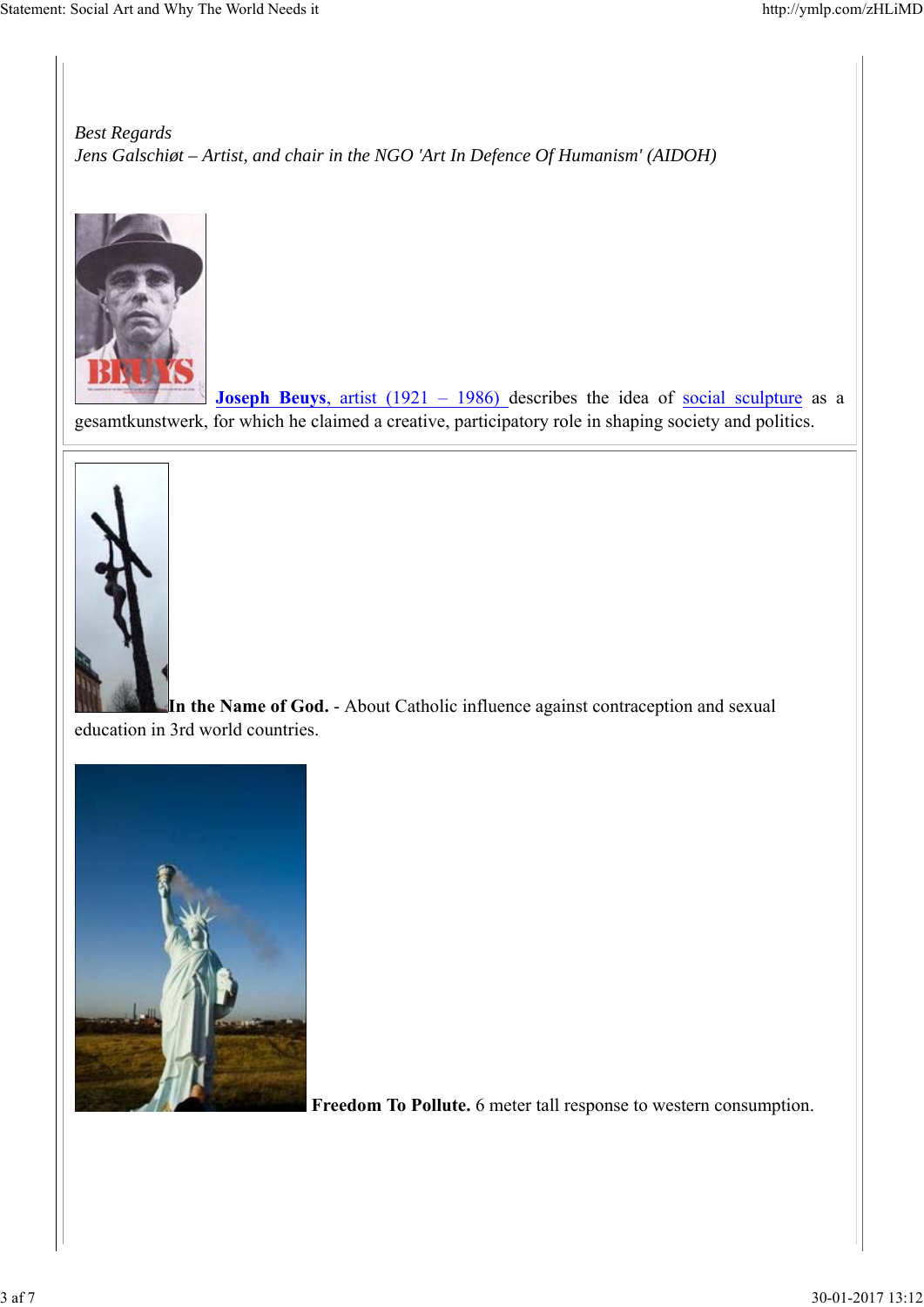

**Survival of The Fattest.** European Justitia (the goddess of justice).

*"The man is sinking under my weight. I will do anything I can to help him. Except stepping down from his back"*

# **Galschiot: work chronology (from Wikipedia)**

**Bigger projects/Sculpture-groups**

- **Cocoon** (1992): 4 meter high 12 meter in diameter, sculpture consisting of 22 shields in rustproof steel with bronze-faces breaking through the steel. First exhibition at the international kunsthal på verdensudstillingen expo92 in Sevilla in Spain.<sup>[23]</sup>
- My inner beast (1993): concretesculpture 230 cm high . 22 sculptures were put up in the public space in European cities, as a Street art action that should set focus on increasing putrefaction in Europe.<sup>[24]</sup>
- **The Little Prince** (1995)
- **Elysium**, The occult temple (1995): A 500m2 installation that was used to perform theater/music and the danceperformance Elysium in.<sup>[25]</sup>
- **The Silent Death** (1995): Street art happening with the hanging of 750 doll corpses and distribution of 13.000.000 "banknotes" under the social topmeeting (FN) in Copenhagen 1995.,<sup>[26][27]</sup>
- **Pillar of Shame** (1996 201?): An 8 meter high sculpture is put up to mark a crime. The sculpture is an obelisk formed of human bodies and has been put up in Hong Kong, Mexico and Brazil.
- **Young People in Glass Tubes**: (1997) 3,5 m high 15 m in diameter. An art installation on the town hall square, where 6 glass containers with water in (as kind of a laboratory cobs) containing 6 young people corpse (in silicone) - The installation took the temperature on the youths mental state in Copenhagen.[28][29]
- **The Earth is Poisonous** (1997): 20.000 m2. Art installation with 2500 white crosses, placed in Odense. As some kind of time image, 500 high school students wrote their opinion about what they would do personally would do to counter the environment problems.<sup>[30][31]</sup>
- **The Messenger** (2000): 5 meter high cobber sculpture of a female messenger figure wearing cape, with computer controlled light boards in the background. The lead sculpture under Jubilee 2000 campaign in Denmark, attended in the world bank's demonstrations in Prague and stood in front the main entrance to environment in Copenhagen,(cop15).[32][33]
- **Hands of Stone** (2000): 2000 m2. Art installation with 3,000 unique children's hands in concrete. Cooperation with Amnesty about child soldiers. [34][35]
- **The Tenth Plague** (2001): Art performance with thousands of real dollar bills pasted on 10 canvases on 2x1 meter, painted on with human blood. Protest together with "doctors without boards" against the pharmaceutical industries lawsuit against South Africa about copy medicine.<sup>[36][37]</sup>
- **Den yderste stilhed** (2001): 12x 6 meter in copper/wood. Performance/set design for a play by the Brutalia theatre and Jonathan Paul Cook about Ted Kaczynski, also known as the Unabomber. It now works as a stage at Galleri Galschiot.<sup>[38][39]</sup>
- **Freedom to Pollute** (2002): A 6 meter high Statue of Liberty with a smoking torch that created a dialogue about the Western civilizations individual thoughts about freedom. Used at environmental manifestations in Denmark, Luxemburg, Rostock, Sweden and many other places. [40][41]
- **Survival of the Fattest (sculpture)** (2002): Survival of the Fattest. A 3 meter high copper sculpture of an enormous woman figure (Justitia) who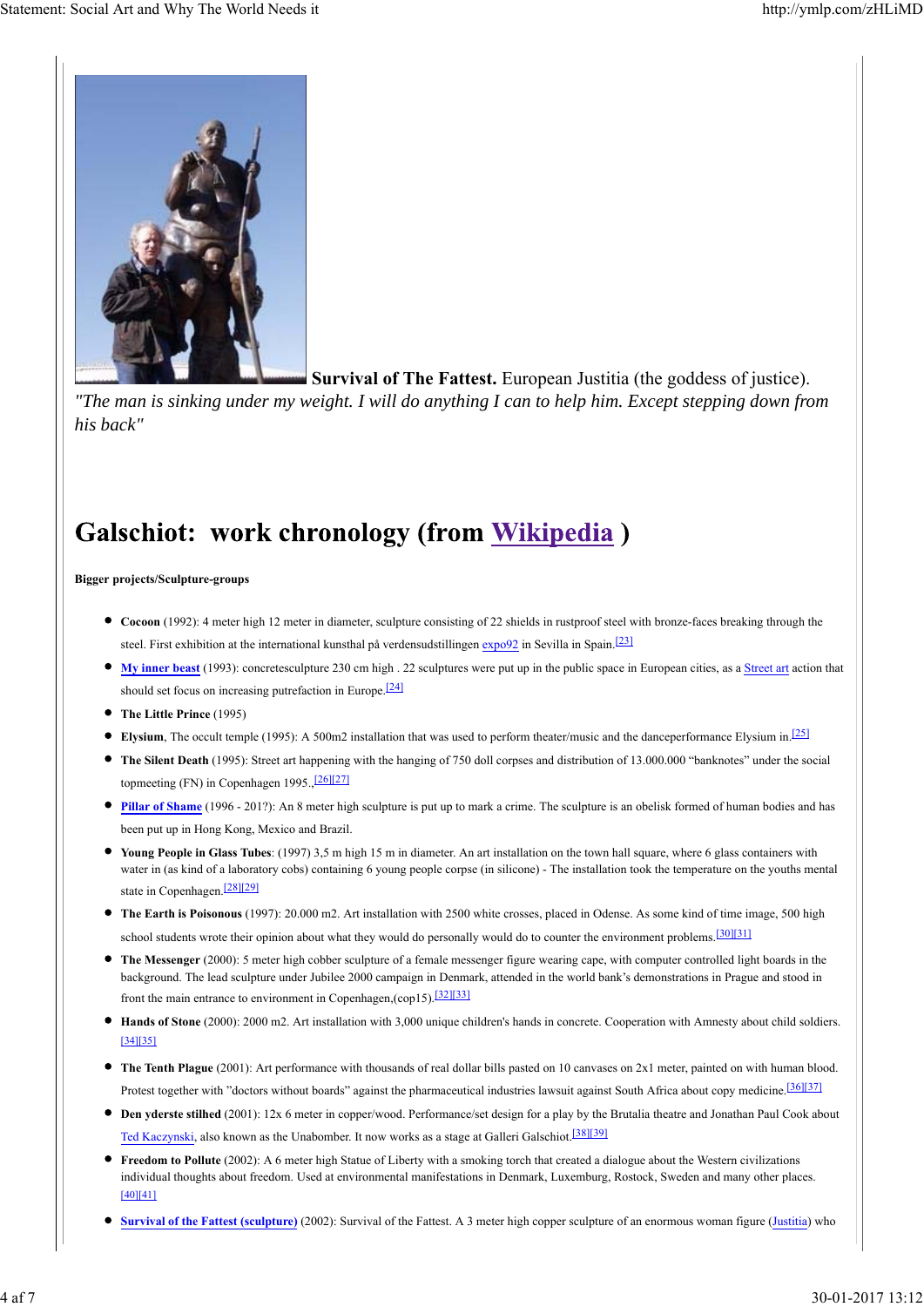is sitting on the back of a man.

- **The Hunger March** (2002): 170 cm high copper sculpture installation, consisting of 27 starving boys. The sculptures has participated in many manifestations around the world.
- **The Nightmare** (2002): 20x20 meter, Performance/art installation with hundreds of sculptures, among other things the Fenris wolves blowing 8 meter big fireballs, inspired by Hitler's architect Albert Speer and Martin Luther King's speech "I Have a Dream". Put up at Roskilde Festival 2005 and other places in Denmark.[42][43]
- **The Storyteller's Fountain** (2005): Big H.C. Andersen sculpture, put up at the Townhall Square in Odense 2005-2011. The sculpture was drowned in Odense Harbor in 2011, during a great protest march against Odense municipality.<sup>[44][45]</sup>
- **Mad Cow Disease** (2005): Art installation, a 12 meter high balancing weight with a stuffed cow in one of the bowls, and 5 hunger boys in the other, put up at the Town Hall Square in Copenhagen, and at the WTO meeting in Hong Kong.<sup>[46][47]</sup>
- **Golden calf** (2005): 8 meter high copper sculpture of a golden calf, coated in 24 carat gold leaf. Displayed in Gent, Belgium, and now permanently at the Town Hall Square in Fredericia., [48][49]
- **Børneliv anno 2005** Den lille pige med svovlstikkeren (2005): 10 sculptures of a 9-year-old girl sitting with her matches and a cell phone.[50][51]
- **In the Name of God** (2006): Sculpture installation in copper, consisting of various sculpture constructions of a pregnant, crucified teenage girl.
- **The Color Orange** (2008): An art project, where the color orange was used as a signal for human rights violations in China during OL 2008.
- **SevenMeters** (2009): Lots of art installations during the COP15 environment meeting in Copenhagen. Among other things a 24 km long light chain with blinking red lights representing a 7-meter water level, going through Copenhagen and in Bellacenteret. The project was supported by the ministry of foreign affairs.[52][53]
- **Ending Homelessness:** (2010til 2013) 13 copper sculptures of homeless people, size 1:1, on tour in England, Ireland, Italy, Belgium, Hungary, Portugal, Romania, Norway and Denmark. Also put up at the European Parliament. In collaboration with Project 'Udenfor' and Fiantsa.<sup>[54][55]</sup>
- The refugee ship M/S ANTON (2010 til 2013): A floating art installation with 70 copper refugee sculptures on the old Danish fishing cutter M/S Anton. It has been on a tour to many coast cities in Denmark, and in 2013 it is going on a tour in Scandinavia. In collaboration with "Levende Hav". The project is supported by Danida.<sup>[56][57]</sup>
- **Balancing Act** (2005-2015): Copper sculptures balancing on high (6 til 15 m) poles, some of the sculptures is 3 meters high. Symbol of UN 10 years "for education for sustainable development" (UBU). They have been exhibited in Kenya, India, Norway, Sweden, Finland and Denmark. 4 of the big ones is put up at the castle square in front of the Danish parliament from 2009-2012.<sup>[58][59]</sup>
- **Fundamentalism (sculpture)** (2011/12): Copper, 4 meter high, 9 meter in diameter. Sculpture installation consisting of religious books, making the word "FUNDAMENTALISM".
- Unbearable (2015): A real sized polar bear impaled on an oil pipeline, 6 meter high, 17 meter long. Displayed at COP21 in Paris.<sup>[60][61]</sup>

## **Contact information**

**Artist Jens Galschiot**  $+ 4566184058$  mobile  $+ 4561703083$ aidoh@aidoh.dk

## **General information about Galschiøt**

**About Jens Galschiøt** See Wikipedia:

**Portrait of Jens Galschiøt (engelsk)** CV (PDF)

**Galschiots Homepage:** Galleri Galschiøt

**Contact to Jens Galschiøt:**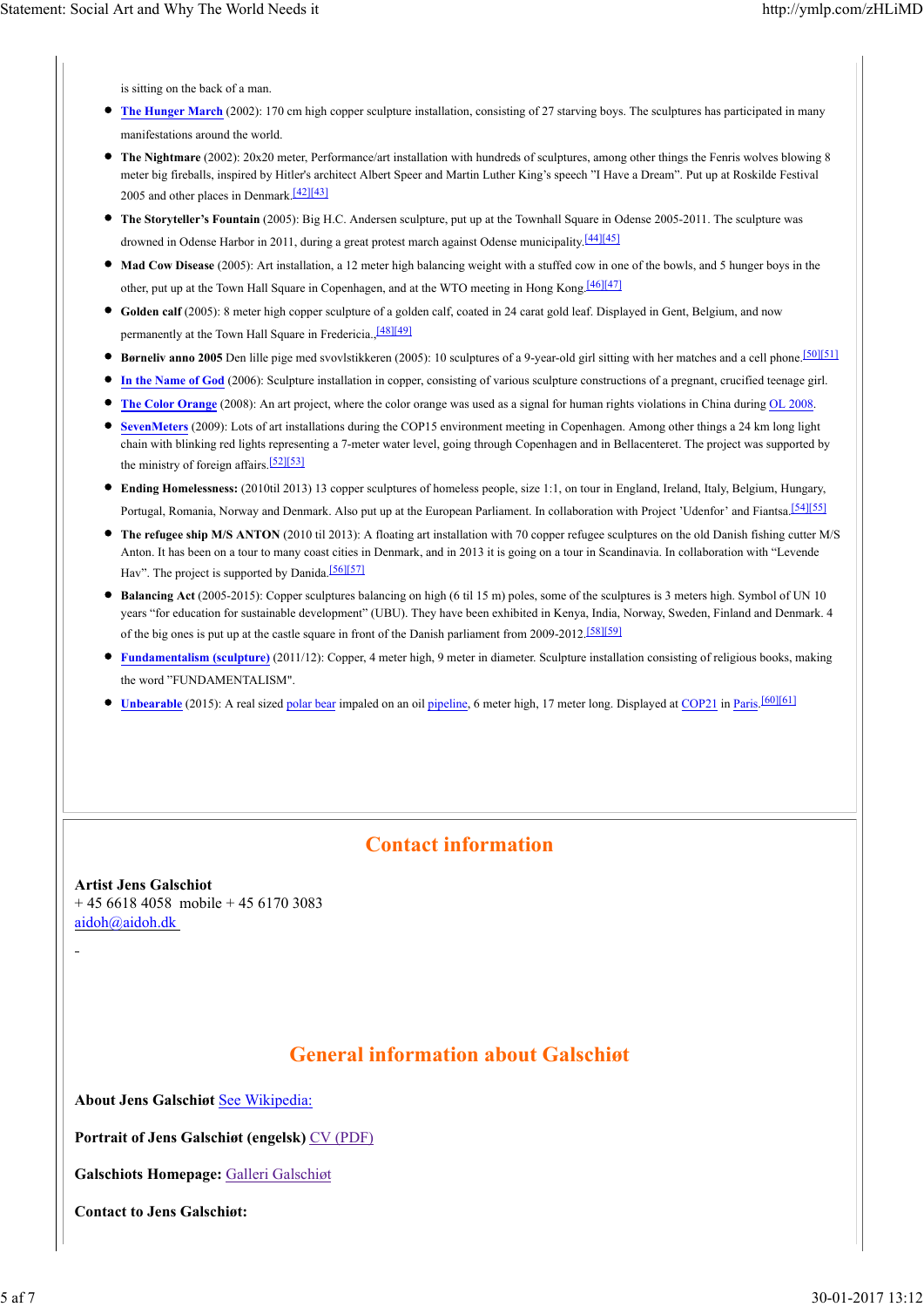**E-mail:** aidoh@aidoh.dk,

**Internet:** www.aidoh.dk,

**tel. + 45 6618 4058, mobile + 45 4044 7058**

**Gallery Galschiøt** Banevænget 22, DK-5270 Odense, Denmark

**websides:** To Gallery Galschiot To Galschot webside to "The Children of Abraham'projekt

**Overview over Galschiøt sculptures**

**Portrait of a sculptor Jens Galschiøt** (PDF)



### **Forward this email**

\*\*\*\*\*\*\*\*\*\*\*\*\*\*\*\*\*\*\*\*\*\*\*\*\*\*\*\*\*\*\*\*\*\*\*\*\*\*\*\*\*\*

\*\*\*\*\*\*\*\*\*\*\*\*\*\*\*\*\*\*\*\*\*\*\*\*\*\*\*\*\*\*\*\*\*\*\*\*\*\*\*\*\*\*

#### **Subscrition and unsubscription of informations from Jens Galschiøt**

If you want to be unsubscribed then click here**: Unsubscribe**

If you want to subscribe this infolist, then click here: Subscribe to Galschiøts infolist